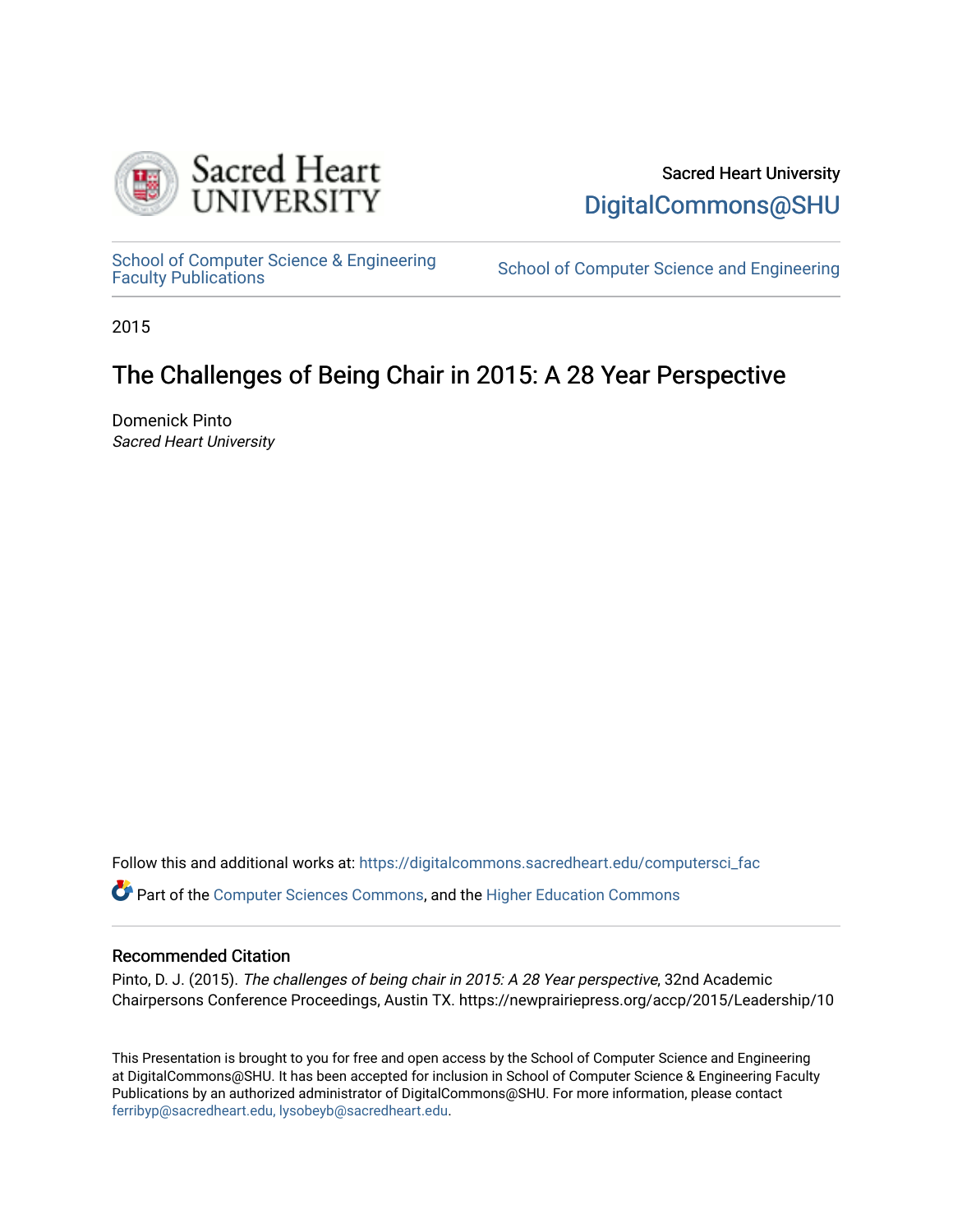# **The Challenges of Being Chair in 2015: A 28 Year Perspective**

## Description

Having been department chair for the last 28 years and realizing that I will be continuing as chair for at least several more years have caused me to stop and reflect about how the responsibilities and duties of chair have evolved and continue to evolve in our academic world of economic uncertainty and (in many cases) declining student populations. I will emphasize in my paper three specific areas of great importance in 2015:

- 1. The ability to manage conflict;
- 2. The desire to become entrepreneurial and creative in undertaking new areas of study, new delivery systems, and in many cases, new student populations;
- 3. The incredibly important skill of time managing well.

#### Keywords

change, leadership, conflict, managerial skills, time management, retention, entrepreneurial, faculty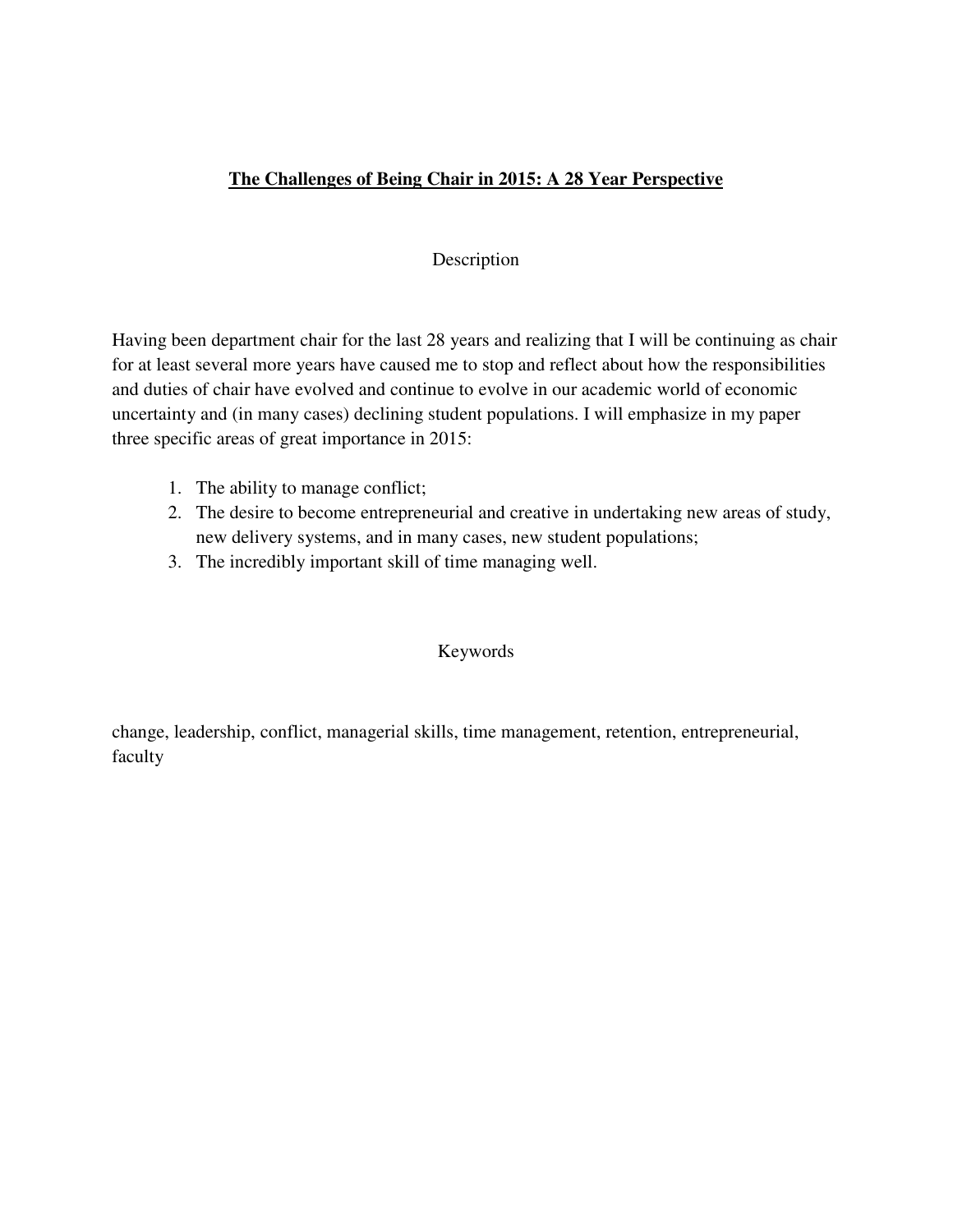# **The Challenges of Being Chair in 2015: A 28 Year Perspective**

Domenick Pinto, Chairperson

Department of Computer Science, Sacred Heart University

# **Abstract**

For 28 years as chair, I have witnessed the evolution of the role of chairperson as entrepreneurial skills, conflict resolution and time management have become increasingly vital to the success of the chair. My paper will summarize the challenges that chairs must now face and overcome in 2015. This paper is intended to help relatively new and new chairs face scenarios and employ methods to problem solve them.

# **Introduction**

Having been department chair for the last 28 years and realizing that I will be continuing as chair for at least several more years has caused me to stop and reflect about how the responsibilities and duties of chair have evolved and continue to evolve in our academic world of economic uncertainty and (in many cases) declining student populations. I will emphasize in my talk three specific areas of great importance in 2015:

- 1. The ability to manage conflict;
- 2. The desire to become entrepreneurial and creative in undertaking new areas of study, new delivery systems, and in many cases, new student populations;
- 3. The incredibly important skill of time managing well.

I have seen the role of chair become increasingly managerial and administrative whereby we are now often intimately involved in strategic planning (departmental, college and university-wide), budget, fundraising, managing conflict, student retention, motivating and encouraging faculty to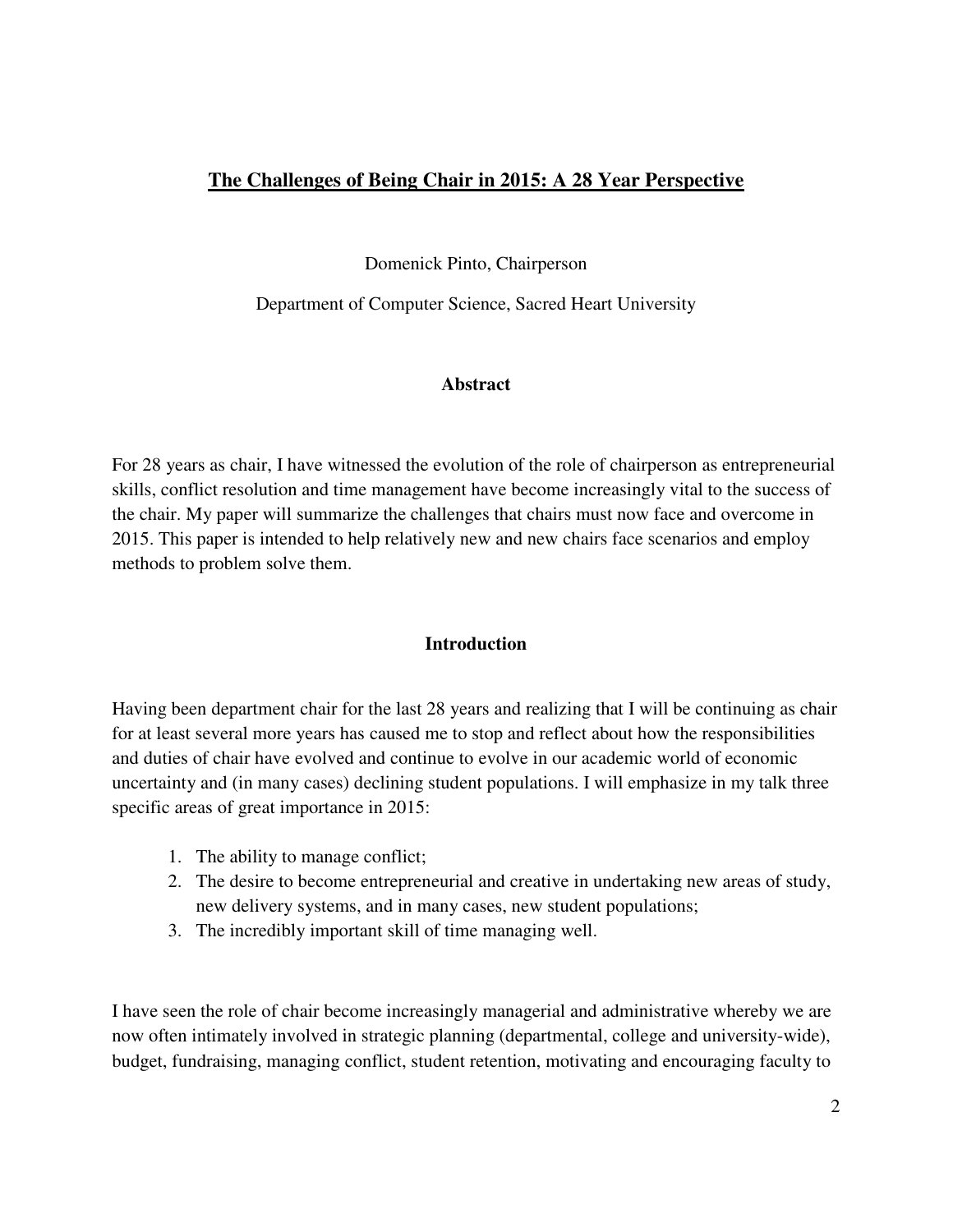achieve academic excellence while maintaining scholarship and research, and leading change while maintaining our own standards of excellence in the classroom and in research.

Conflict management and resolution is (many will say) an obvious part of the job as chair. That may be so but that DOES not make it easy. There are so many areas from which conflict can arise: students dissatisfied with a particular class, professor or grade; faculty who disagree on fundamental department matters or who become too political; problems that arise within the administrative structure of the academy; budget restrictions.

Declining populations in many cases have forced universities to significantly increase their "base". Recruiting international students, non-traditional students, adding non-traditional courses of study and exploring new delivery methods are all part of the new "entrepreneurial" chair position.

So we now look at time management. This is not a skill that one inherently possesses. I feel that having "survived" as chair for 28 years (and for the most part, having been considered a fairly successful chair) I should have this "nailed". But frankly I don't think anyone does. This is, to me, the most challenging part of this very complicated role.

#### **My Background**

I have been at Sacred Heart University for 39 years, of which 34 have been as a FT faculty member (5 years as an adjunct in mathematics, 3 years FT in mathematics, 31 years in computer science). During that time I have been a department chair for 28 years as well as the graduate program director for 17 of those years for the MSCSIT (Comp SCI) and the MSCYB (Cyber Security) programs.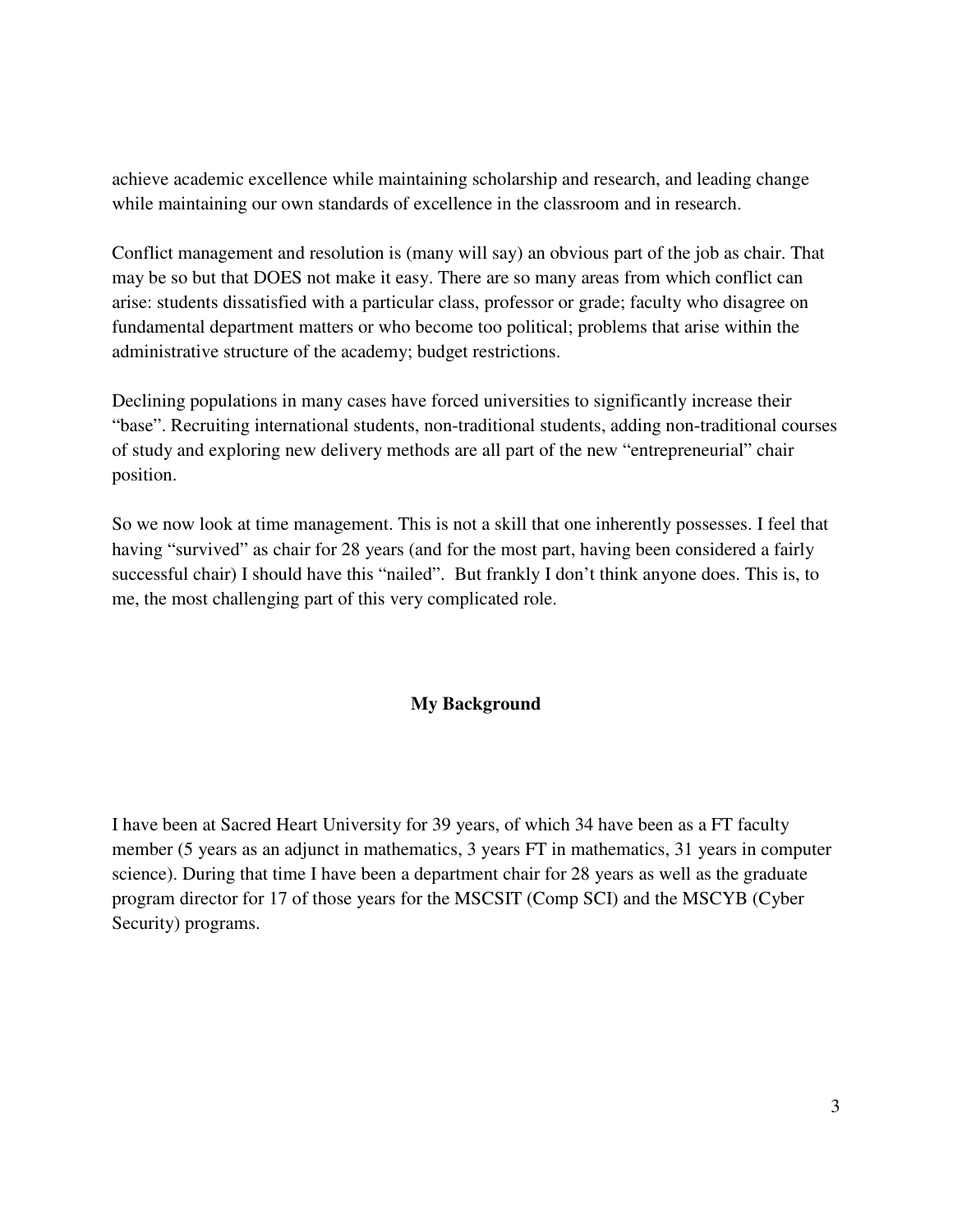# **Who and what is a "Chair"?**

So *WHO can* or should be a chair?

Being a chair is a 24/7 job for most of us. Unless you are in a very small department the job puts you "on call' most of the time. You will need to be a good (or better yet "great") manager…especially of time. Your social and political skills need to be honed. And obviously you need to be able to lead but also delegate, resolve but also mediate, and sell without acting like a used car salesman. (a little humor never hurts!)

So *HOW* does a chair do all of this in 2015?

There are four essential qualities that to me embody the essence of being a chair:

- 1. Be versed in CONFLICT MANAGEMENT and RESOLUTION;
- 2. TIME MANAGE very well;
- 3. Be ENTREPRENEURIAL;
- 4. Know the administration and get involved in university matters reaching beyond your department and college.

#### **Conflict Management…Essential Skills for Chairs (these are not easy)**

These are all useful tools to use in conflict management involving faculty:

- 1. Be willing to LISTEN to the faculty member;
- 2. Avoid the use of the word "you" and try to use "we" instead;
- 3. Make certain that the faculty member understands the "department's" position;
- 4. Make certain that you understand the faculty member's position;
- 5. Help resolve the issue..compromise may be needed;
- 6. Be firm and strong if you need to be without showing anger;
- 7. Always show respect to your fellow colleagues….listen.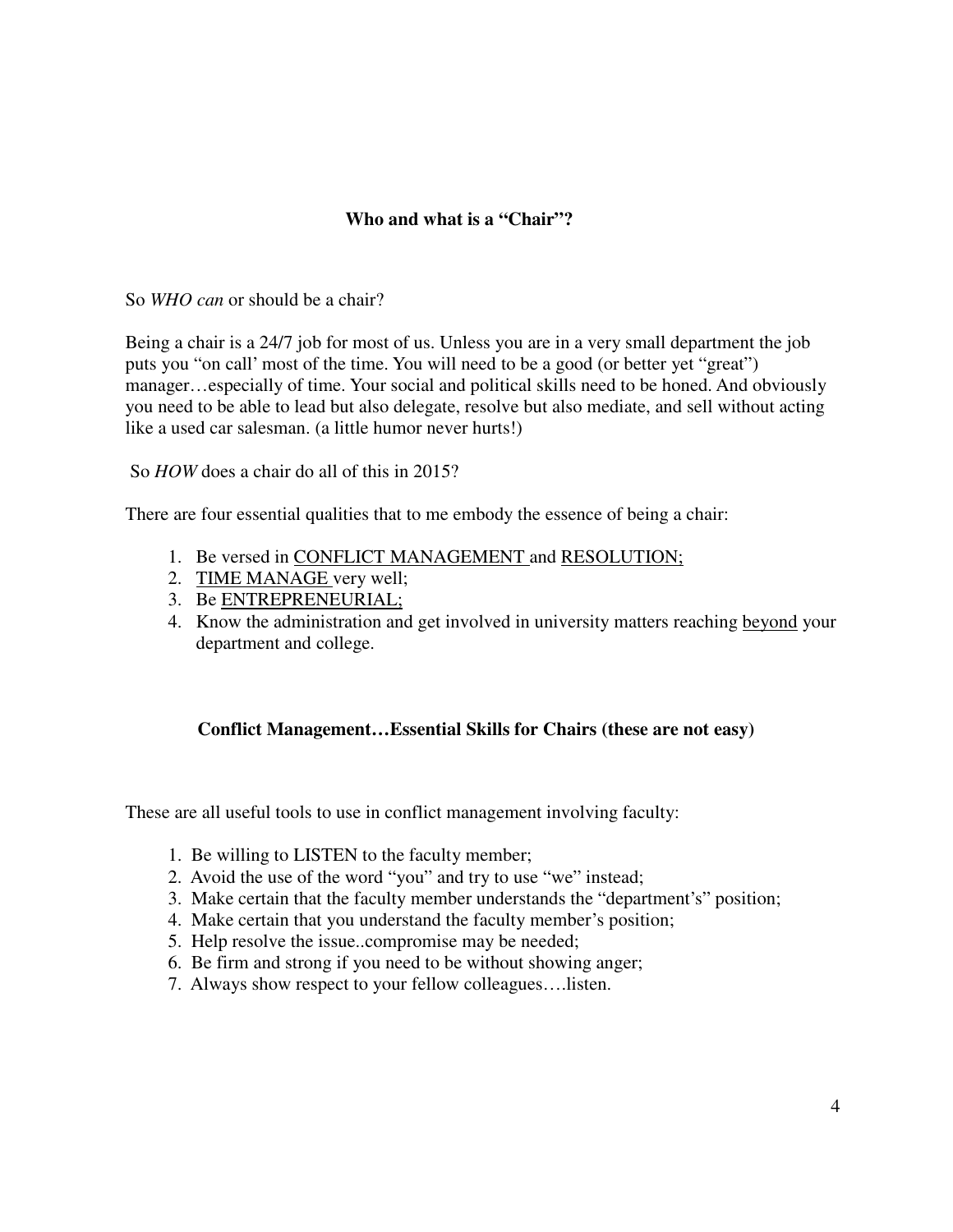# **How to Successfully Time Manage**

#### **I have found the following tactics extremely helpful in my 28 years as chair:**

- 1. Make task lists and update them regularly;
- 2. Try to pepper in tasks that are easily done with the more challenging ones;
- 3. Erase or cross off tasks when completed…(this feels SO good!);
- 4. Prioritize…a lot;
- 5. Do LUNCH…get AWAY from your desk;
- 6. Be willing to spend a day in the office when very little is going on in your area;
- 7. Check emails OFTEN;
- 8. DELEGATE;
- 9. Take vacations away from home if possible.

# **How can I be Entrepreneurial and why is it vital?**

#### **The How:**

- 1. Know your resources or potential resources;
- 2. Discuss potential new programs or additions to your current one with your SENIOR faculty and dean BEFORE doing a lot of planning;
- 3. Once you have decided to pursue a new program get admissions, recruiting and the senior management acclimated to the idea;
- 4. Pitch it to EXISTING students ….and of course do a market analysis;
- 5. Commit to it and go forward..but remember it may not necessarily be a success;

#### **The Why:**

- 1. We all want to be as academic as possible…but IF a program has low enrollment or is drain on the financial health of the institution it may not survive;
- 2. In order to be a "player" in the contention for resources you need to be on the lookout for new, innovative courses, majors, minors, certificate programs or graduate programs that are going to be beneficial to the student and be financially successful as well;
- 3. Being innovative and entrepreneurial (which does in fact often mean being political) does often put YOUR program in the front of the line for resources. Many of us are not happy about this but it is a reality in higher education today.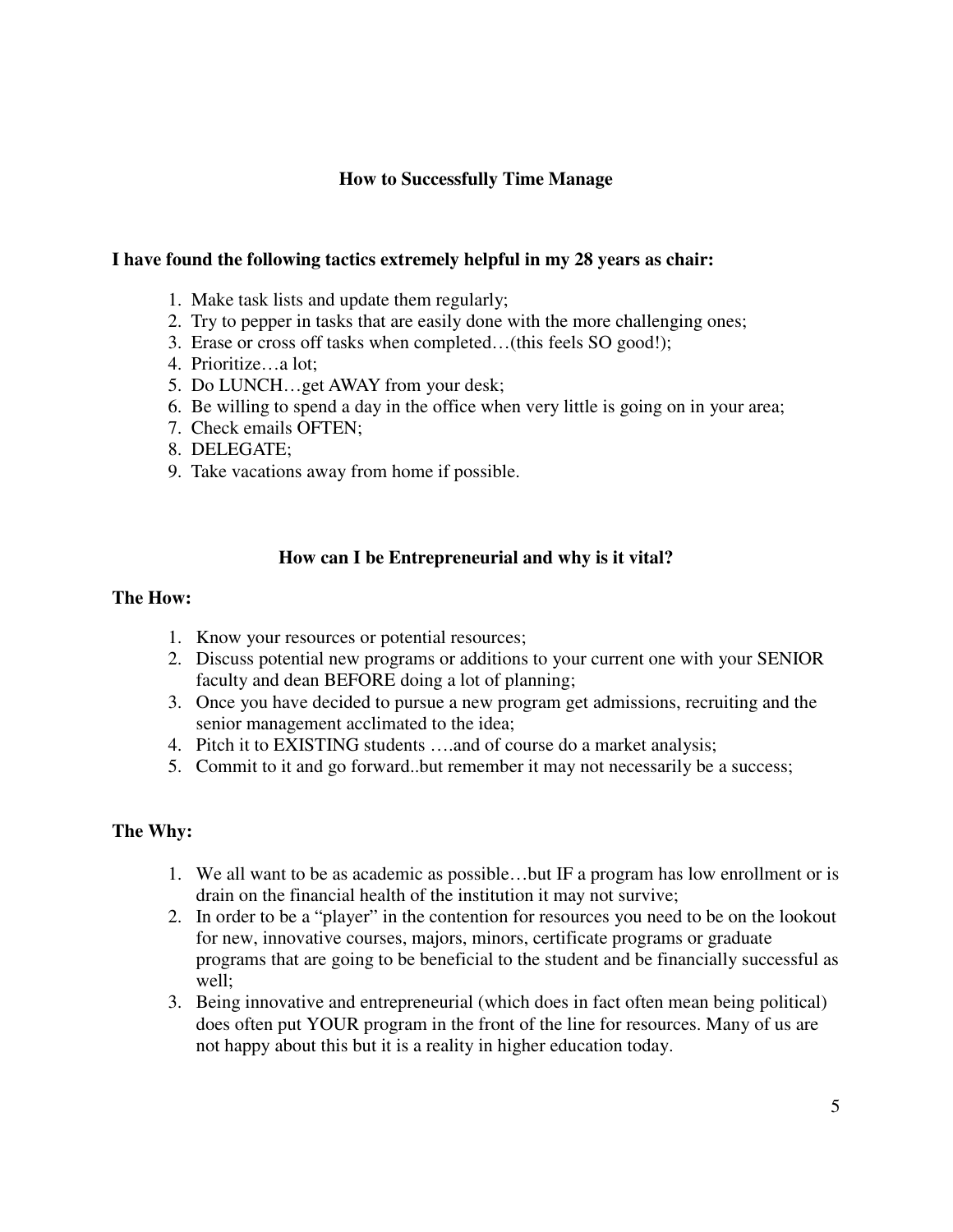## **Discussion and what if scenarios**

#### **Scenario:**

We are presented with 2 strong candidates for chair from within a department of 20 faculty. The department is very dynamic, entrepreneurial, noted for excellence in teaching, service to the university and scholarship. The department consists of 20 FT faculty of whom 8 are tenured, 6 are on tenure track and 6 are on term contracts. Both candidates are well respected and qualified but the department is split on who to select. Thus the dean and provost must decide……

#### **Candidate 1**

- 1. 14 year member of department
- 2. Very good teacher, creative and well respected
- 3. Good interpersonal skills BUT somewhat reserved
- 4. Extremely well liked and respected by faculty and administration…but can be easily swayed…NOT political
- 5. Moderately active in service and committee work
- 6. Entrepreneurial when needs to be
- 7. Delegates well and thus appears to manage time well
- 8. Scholarship is truly outstanding
- 9. Has a great deal of <u>outside conflicts</u> and obligations (family illness, long commute, works from home 1-2 days a week)

#### **Candidate 2**

- 1. 22 year member of department
- 2. Excellent teacher (has won many awards)
- 3. Great interpersonal skills..noted for managing conflict well
- 4. Respected by faculty and administration but can sometimes appear self-centered and IS political when needed to be
- 5. Extremely active in service and committee work
- 6. Entrepreneurial almost to a fault….perhaps TOO much
- 7. Great Time Manager
- 8. Scholarship is good but not outstanding
- 9. Seems to live on campus..can be there days, nights, early mornings, weekends..does this person have a life off campus?

So who would you choose?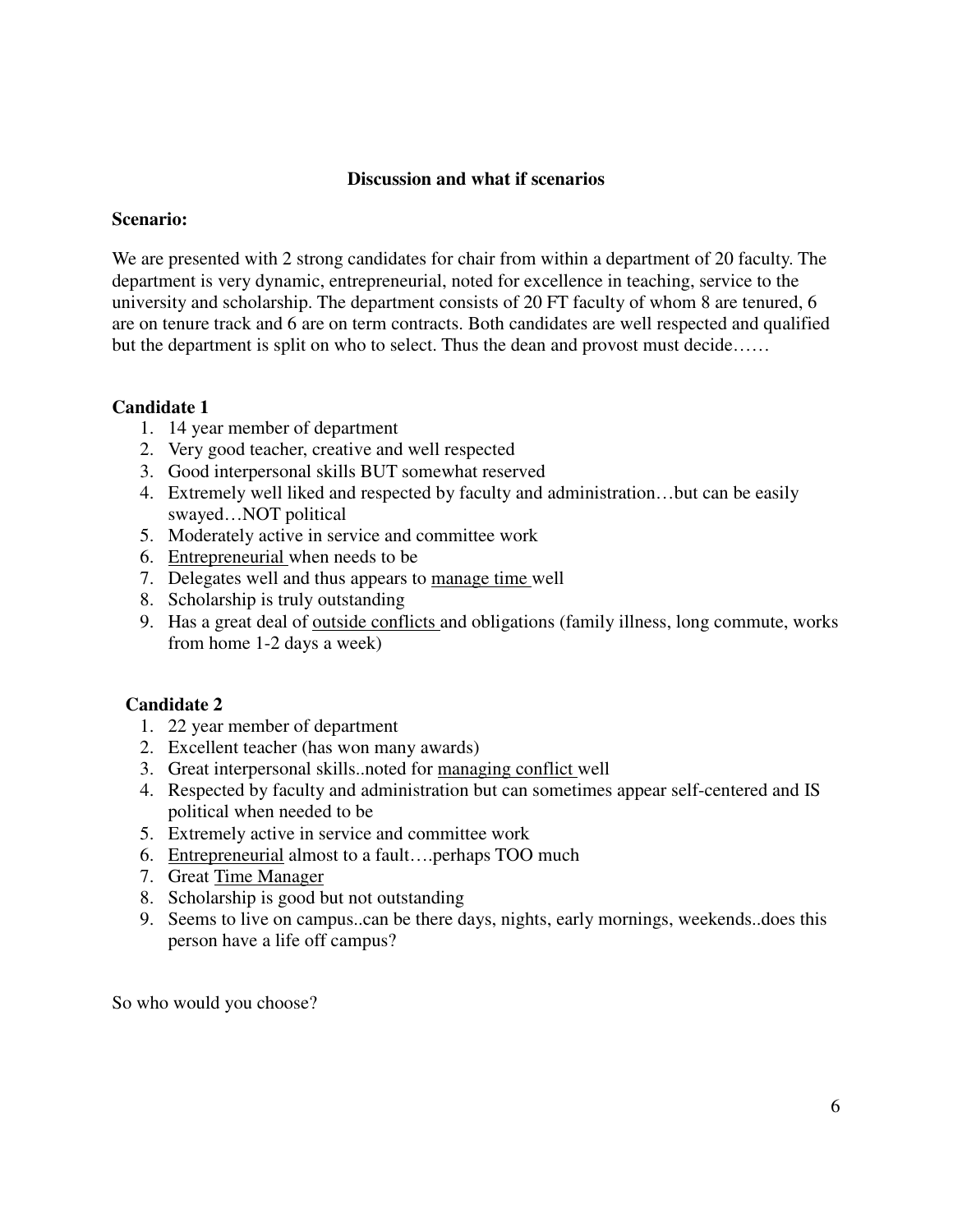I have brought this scenario up in various meetings and conferences of faculty leaders as well as to colleagues of mine who are NOT in academia. I think the findings are interesting.

## So what did I discover?

When I brought this to academic leaders exclusively (i.e., department chairs, deans, provosts, and college presidents) everyone chose candidate 2;

When I brought this to a group of mixed faculty and administrators (i.e. faculty who were not chairs or program directors, department chairs, deans and provosts) the result was about 80% in favor of candidate 2, and 20% in favor of candidate 1;

When I brought this to a group of college educated colleagues who were NOT in academia the result was 80% in favor of candidate 1 and 20% in favor of candidate 2.

Although this was by no means a truly scientific measurement, I did find it interesting that as we polled a group with fewer (or no) academic administrators, the shift went from candidate 2 to candidate 1. Amongst the two groups that did contain academic administrators the overwhelming majority preferred candidate 2.

#### What do I think?

In my opinion the experience and dedication of candidate 2 would outweigh the less "selfcentered" personality and better scholarship of candidate 1…..a good chair really needs to put "himself/herself" out there so a little ego might be a good thing!

And by the way, candidate 2 pretty well describes the author of this article.

# **Conclusion and Closing Thoughts**

The chairperson of 2015 is expected to take on many roles. Contention for resources, tightening budgets, and calls for more measurable outcomes as well as competition from competing schools for students all play a large role in deciding where chairs are supposed to spend their time. Couple that with the usual dose of conflict management and teacher-student conflicts (grades, assignments, etc.) we see our roles stretched and stretched well beyond what is was 15 years ago let alone 28 years ago as experienced by me. Time management and delegation become so crucial to our survival and teaching (yes teaching).